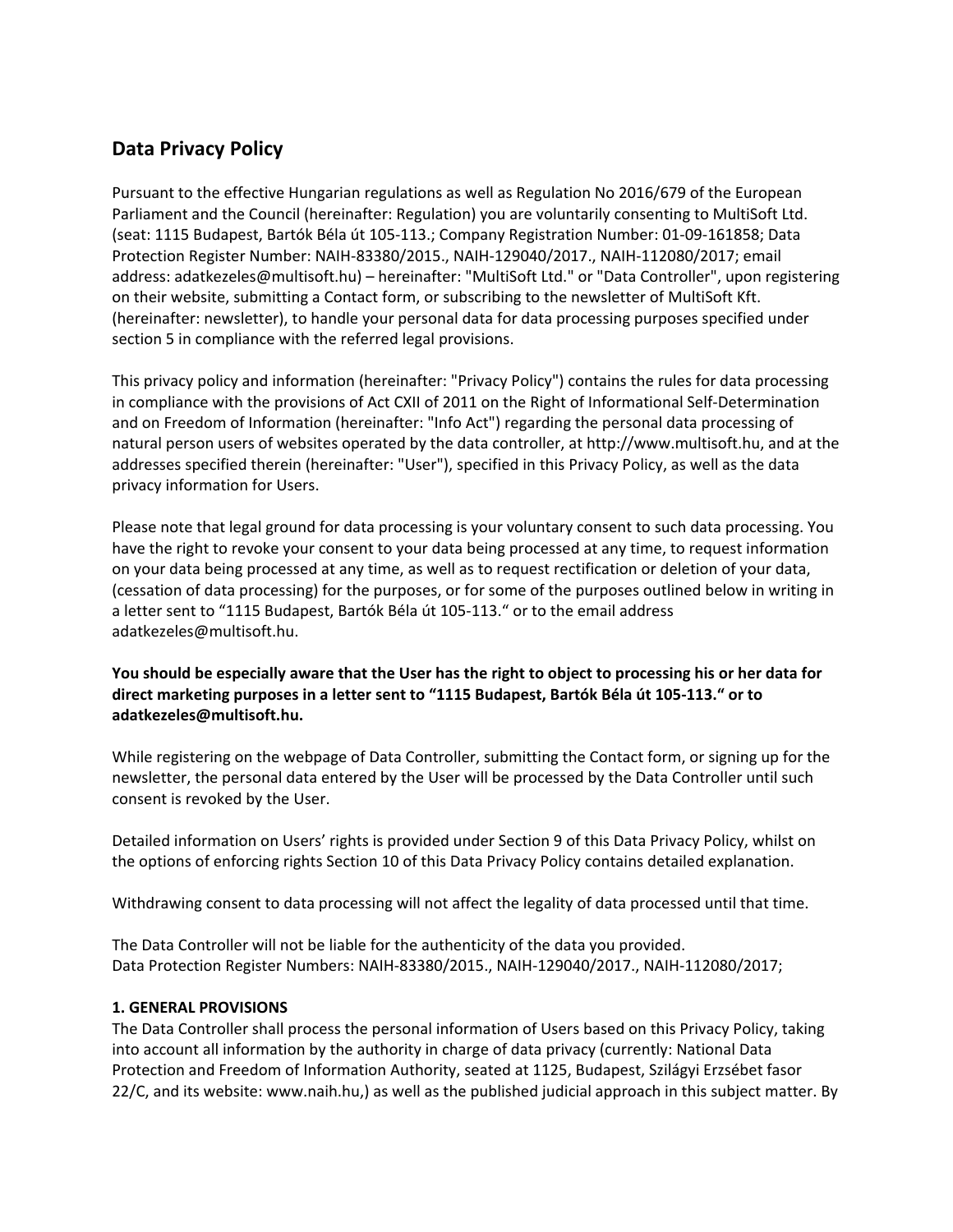submitting the Contact form or signing up for the newsletter, User expressly and voluntarily consents to data processing by Data Controller in compliance with the Data Privacy Policy. Please also see Section 4; (User's Declaration) to familiarise yourself with your declarations made upon accepting this Privacy Policy.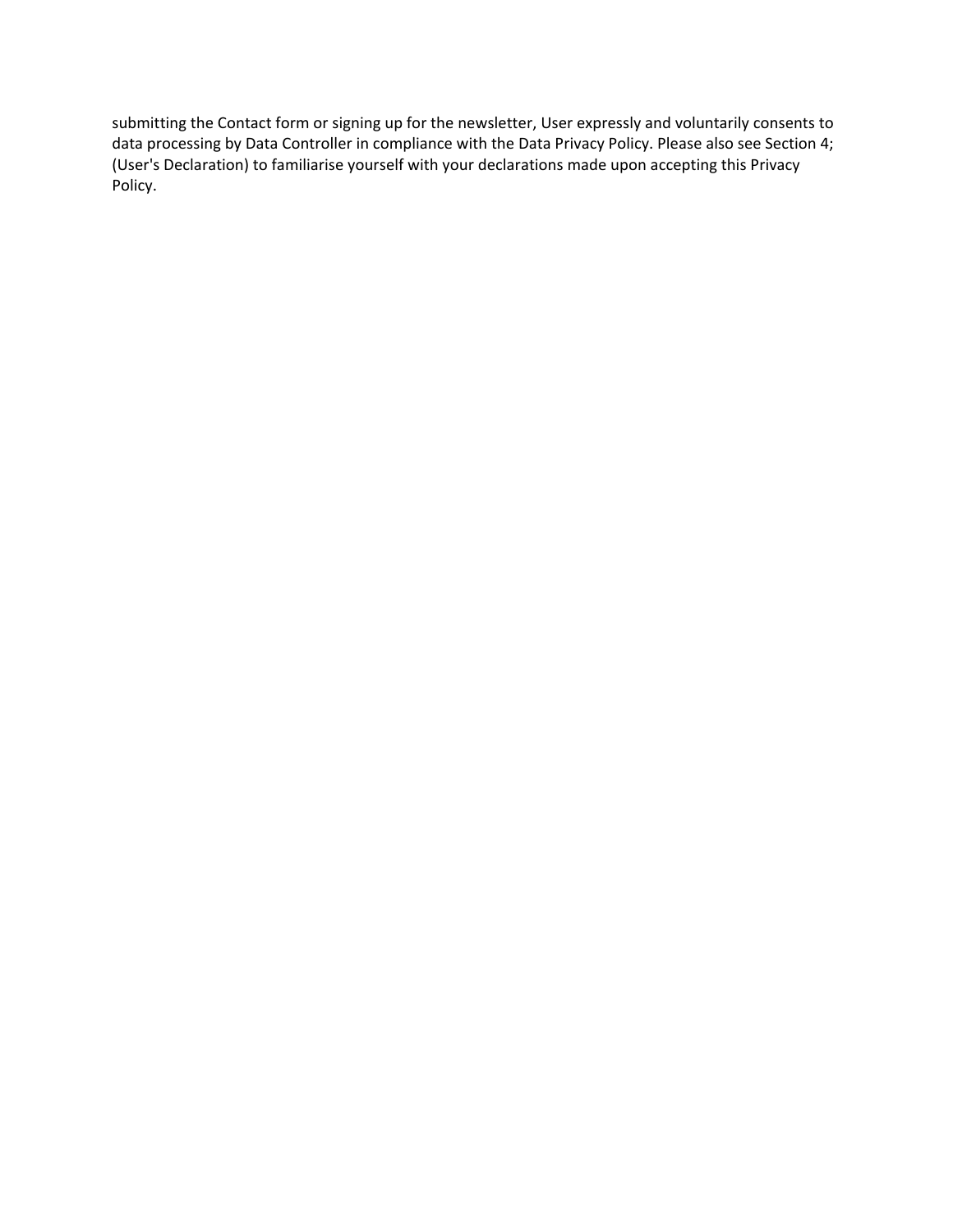#### **2. AMENDMENT**

Data Controller maintains the right to make unilateral amendments to this Privacy Policy by providing notice thereof to Users through their Website. The updated Privacy Policy will be posted on the website by the Data Controller no later than five (5) days before such updated Privacy Policy comes into force. The Data Controller may send a notice about the changes to this Privacy Policy to registered users of the Website through the user account available on the Website (hereinafter: User Account) or for both registered or unregistered Users via any of the options provided upon registration or upon using the website no later than five (5) days before the updated Privacy Policy comes into force. User declares to consent to keeping contact using the User Account, or the options provided by him/her, upon registration or upon using the Website.

3. PURPOSE OF DATA PRIVACY POLICY

The purpose of this Data Privacy Policy is

- to facilitate the enforcement of regulations on data protection;

- to specify the User's scope of personal data processed by the Data Controller under Section 6, the method of data handling, respecting the privacy of natural person Users in compliance with other regulations, fulfilling the requirements of data protection and data safety.

- before starting data processing to inform Users on the identity of the Data Controller, the purpose, the duration and legal ground for data collection, as well as the options and ways to enforce User rights relating to data management, and;

- to prevent any unauthorised access to, alteration or unlawful disclosure or use of User's personal data.

#### **4. DECLARATION BY USER**

User, by giving consent upon registering and/or signing up for the newsletter and/or submitting the Contact form, confirms having fully read this Privacy Policy, as well as to acknowledge the provisions thereof to be binding on him or herself, and voluntarily, in full awareness and definitively consents to the Data Controller managing the personal data specified in the Privacy Policy for data processing purposes specified therein - i.e. for all purposes outlined in the Privacy Policy – in compliance with the provisions of this Privacy Policy.

By registering and/or signing up for the newsletter and/or submitting the Contact form, User consents to the Data Controller managing the personal and other data voluntarily provided for the purposes outlined in Section 5, at the same time, consents to the use of his or her name and access data (email address, telephone number, residential address) for continuous, as well as for repeated contact. The User declares that the information provided during registration is true and that it does not constitute a breach of personal or other rights, nor legally protected rights of third parties.

#### **5. DATA PROCESSING OBJECTIVES**

Management of the Users' personal information will be carried out for:

- the use, provision, maintenance, protection of services offered through the website by the Data Controller (hereinafter: "Services");

- further development of Services, as well as the development of new services;
- protection of the Data Controller and the User;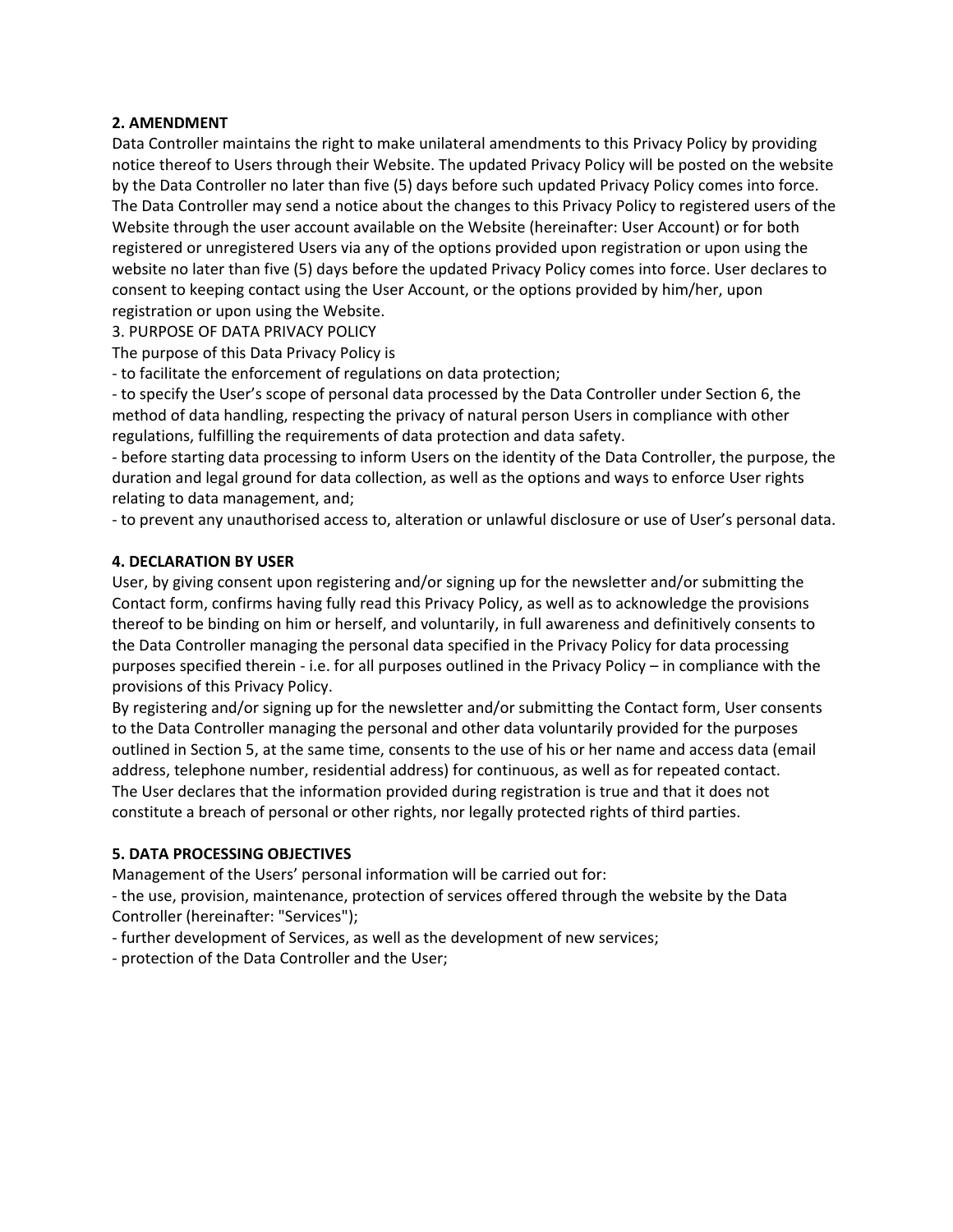- for the preparation and completion of activities by the Data Controller with regard to the Services, specifically including the display of contents posted on the Website, as well as providing support for such activities by the Data Controller;

- promotional purposes related to above activities (to sending newsletters, or promotional mails, to participate in giveaways, to send product/service offers, for direct marketing and telemarketing/telesales activity, promotion of functions)..

# **6. SCOPE OF PERSONAL DATA MANAGED**

The provisions related to handling and the protection of User's personal data are applicable exclusively to natural persons given that personal information may only be interpreted in the context of natural persons.

The Data Controller will only register personal data that had been voluntarily provided by the User. By providing personal data, the User consents to having such personal entered in the database of the Data Controller in accordance with this Privacy Policy.

6.1. Personal information processed for the purposes of user identification, or any other activities The Data Controller processes the following personal data of Users for identification:

(1) Natural personal identification data of user: first and surname, date of birth;

(2) User's email address;

(3) User's residential and mailing address;

(4) User's direct telephone and fax number;

(5) Any personal information provided voluntarily by the User (such as address, position, interests) and other information.

The Data Controller may ask for other personal information about the User on the webpage for different activities, upon submitting such data the Users also give their express and voluntary consent to processing the personal information provided and the Data Controller may only manage the personal information provided for purposes outlined in Section 5 and only until reaching the purpose related to the activity. Any such data processing shall also be governed by this Privacy Policy.

6.2. Information processed in order to use the Services

(1) The IP address of User's computer;

(2) Information on User's activity related to the use of the webpage (such as tracking metrics of banner ad clicks).

Such data will be automatically logged by the Data Controller's system. These data are not suitable for personal identification, the Data Controller shall not link the data in the log file to other personal data in order to use such data for trend analysis, for preparing statistics of site use, for administering the services, analysing and satisfying user demands, to contribute to developing the level of service.

#### 6.3. Services /

Registration forms: on these pages the Data Controller may ask for personal data required to use the services, these are submitted also voluntarily.

Contact forms: on these pages the Data Controller may ask for personal data required to keep contact, these are submitted also voluntarily.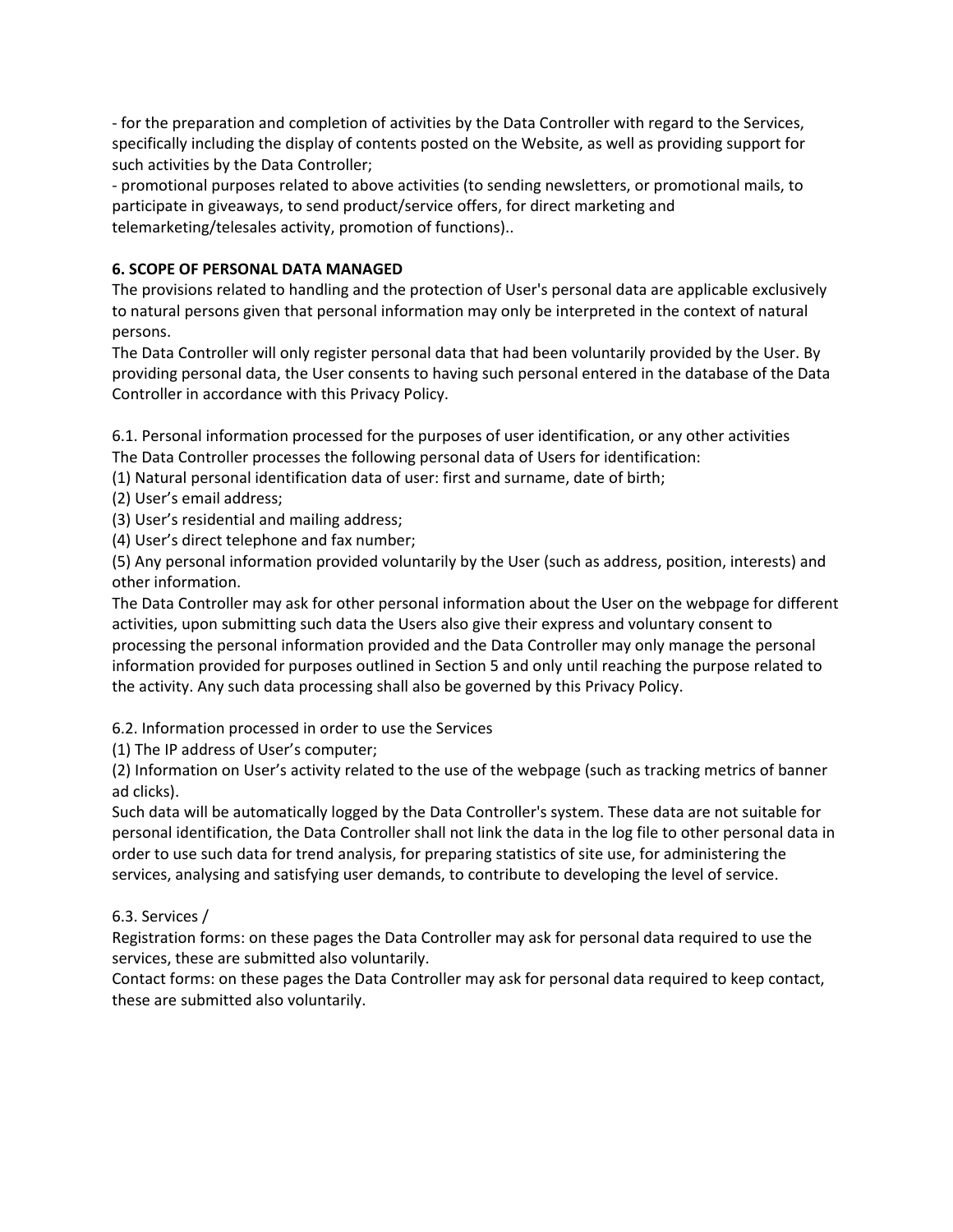Newsletter: The Data Controller may also operate a newsletter sending service on the Website. If the User wishes to receive newsletter regarding the use of Services and novelties related to the Services, the Data Controller will ask only for the email address from the User for use for an indeterminate period of time, where the newsletter is expected to be received. The email address is also provided voluntarily. The newsletter may also include advertising deals or promotional offers. Pursuant to this Data Privacy Policy, the User gives his or her express consent upon signing up for the newsletter to Data Controller to send offers in its newsletters at the contact details provided. Users, who at any time after signing up for a newsletter that may be offered on the Website, decide that they no longer wish to receive the newsletters, may withdraw their consent to receiving such newsletters without justification using the method indicated in the newsletter or on the Website, or by sending an email or postal message to any of the contact details of Data Controller indicated in Section 1 of this Policy. Withdrawal of the consent to receiving the newsletters will also result in terminating data processing for this purpose. Direct marketing: Upon registering on the website and/or signing up for the newsletter and/or submitting the Contact form, User voluntarily and expressly consents to Data Controller using the User's personal information for the purpose of direct marketing. The consent is provided voluntarily and may be withdrawn without providing a reason at any time during the User relationship using any of the contact details posted on the Website or specified in section 1 of this Data Privacy Policy. The Data Controller may send out informational materials to Users from time to time relating to certain Services to inform Users about novelties related to such Services. Users who do not wish to receive such letters may cancel this informational service in the future at any time by mail about their intent via postal service or by using the postal address or the email address specified in section 1 of this Privacy Policy. Sending promotional offer, direct marketing: The Data Controller may periodically send informational circulars to Users about their new services and special offers to which User under this Data Privacy Policy gives his or her voluntary and express consent upon registering on the website and/or signing up for the newsletter and/or submitting the Contact form. For these purposes, the Data Controller processes the email address, the name and the postal address of Users. In the event the User no longer wishes to receive such promotional letters, he/she may object to receiving the promotional newsletters or his/her consent to such data management may be withdrawn using the contact details of the Data Controller specified under section 1 of this Privacy Policy.

#### **7. LEGAL GROUNDS AND METHODS OF DATA** PROCESSING

The Data Controller shall collect and process the Users' personal information exclusively for the purposes outlined in this Privacy Policy and shall ensure compliance with the purpose of data processing throughout every phase. Being aware of the provisions of this Data Privacy Policy, the User declares that giving consent to data processing and any subsequent data in each case will be provided under Article 5. (1) a) of the Info Act, as well as Article 6(1) a) of the Regulation based on a voluntary, informed and express consent by User. This voluntary, adequately informed and definitive consent provides the legal grounds of data processing by the Data Controller specified in this Privacy Policy. In the event the User places an order on the webpage, until delivering the order pursuant to Article 6(1) b) of the Regulation and Article 6(4) of the Info Act the lawful basis for data processing is the legal interest of Data Controller in the fulfilment of the contract - in case they are needed to fulfil the contract.

#### **8. DATA SECURITY**

In compliance with Article 7 of the Info Act and Articles 32-34 of the Regulation, the Data Controller shall make every effort to ensure the security of your personal data. In addition, the Data Controller will take all necessary technical and organisational measures and establish the operational rules required to enforce the Info Act and other data and privacy regulations.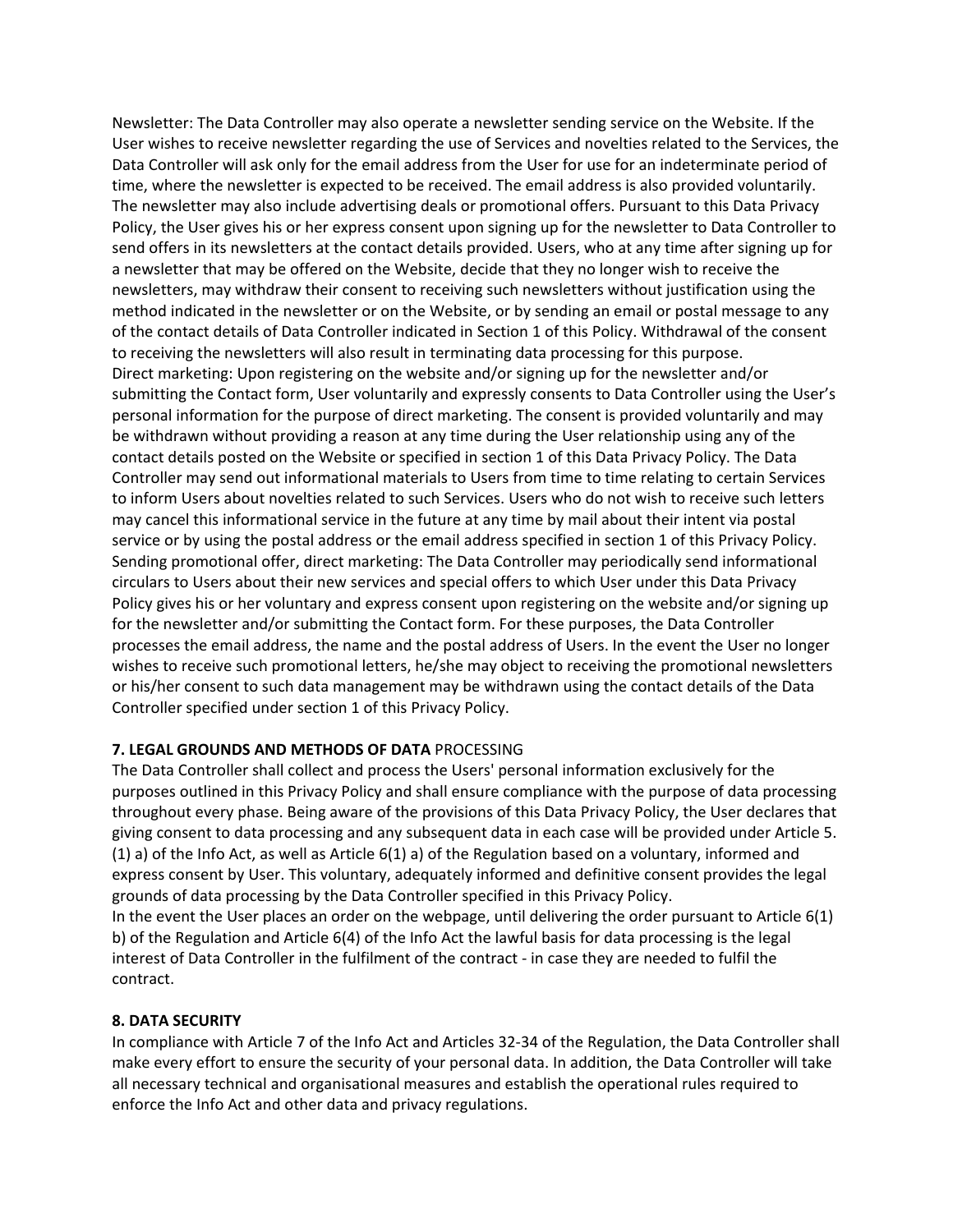In the event there is any change to details provided by the User the corresponding updates should also be indicated This may be carried out by mailing a letter to the "1115 Budapest, Bartók Béla út 105-113." address, or to adatkezeles@multisoft.hu email address, in the event User has a user account on the webpage, updates may also be performed on the webpage.

Cloud computing also forms a part of the Services. Cloud computing is typically international, or cross border in nature and serves the purposes of data storage, for example, where the host is not the computer/corporate IT centre of Data Controller, but a server centre located anywhere in the world. The primary advantage of cloud computing is that it is essentially moves beyond geographical location, it provides a high security and a flexible, extendable IT storage and processing capacity. The Data controller will choose partners offering cloud computing with the highest level of consideration, and shall take all reasonably expected measures to enter into agreements that prioritize the data security of Users, to make their data processing principles transparent to Users and to support data security by conducting regular reviews. By accepting this Privacy Policy, the User expressly consents to data transfer required for employing cloud computing solutions.

Links: The Website of Data Controller may also include some reference or link to certain webpages maintained by other service providers (such as buttons, logos to login or sharing options), over which Data Controller has no control with respect to personal data processing practices, or where the Data Controller is not involved in data sharing/data transfer. Users are hereby informed that by clicking on such links, they will be forwarded to the websites of other service providers. In such cases consulting the applicable data processing rules for using such websites is recommended. This Privacy Policy applies only to the website operated by the Data Controller. In the event any data is modified, deleted by the User on an external website, it will not impact the data processing by the Data Controller and such modifications must be implemented on the Website as well.

#### **9. USER RIGHTS**

The User may request information on the data processing, and if processing his or her personal information is in progress, and if during data processing in progress he/she may receive a copy of his or her personal information processed and may request access to his or her personal information, their rectification, cancellation (cessation of data processing), or restricting data handling and may also object to the handling of such personal information. The User is entitled to exercise his or her right with regard to personal data processing by sending notifications to any of the contact options specified in Section 1 of this Data Privacy Policy.

In the case of a User request outlined in this Section 9 (b)-(f) and in Section 10 of this Data Privacy Policy, the Data Controller will advise the User within one month following receipt of the request about the measures taken following up on the request at the email address submitted by User upon registration, unless a different way of advisement has been indicated in the request by the User. Based on the complexity and the number of requests, the Data Controller may extend this deadline by up to two months. The Data Controller will advise the User about the deadline extension by specifying the causes of delay within one month following receipt of the request at the most.

In the event the Data Controller fails to take measures as a follow up on the User's request, then within one month following receipt of the request they will advise the User as to the reason of failing to take measures, as well as of User's option to lodge a complaint at the National Agency for Data Protection, or he or she may seek judicial redress.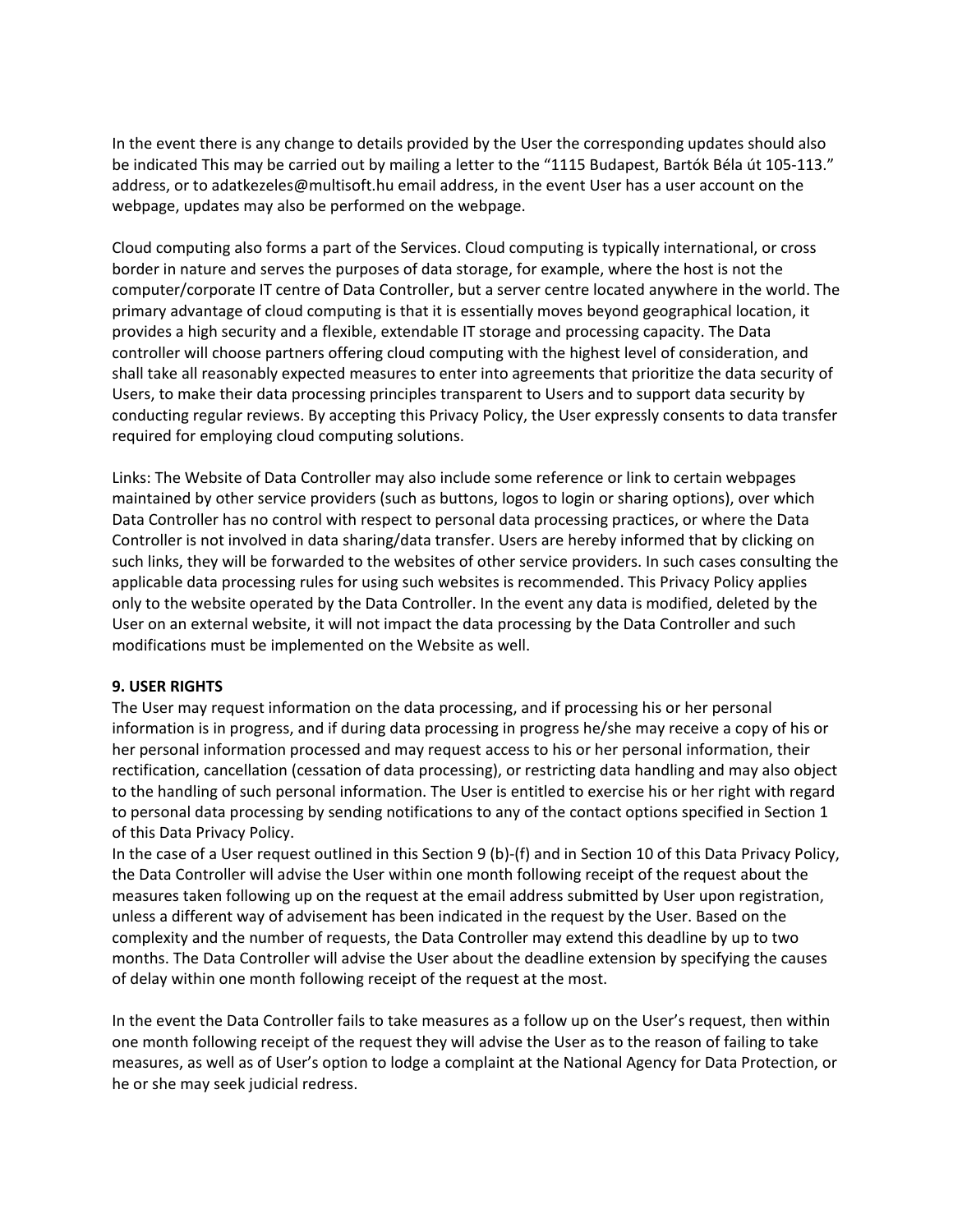Any such request will be addressed by the Data Controller free of charge, except, if the request is clearly unfounded, excessive or excessive due to repetitive occurrences, in which case the Data Controller may charge a reasonable fee or may deny taking measures based on the request. (a) Information, access

Information may be requested about personal data processing based on Article 14. A), as well as Article 15(1) of the Regulation. Upon request the Data Controller may give information to the User if his or her personal information is processed by the Data Controller or a Data Processor, who is commissioned or assigned by the Data Controller. If the information is processed by the Data Controller or by a Data Processor commissioned for processing or assigned by the Data Controller, then the Data Controller will make the personal information processed by the Data Controller or the Data Processor commissioned for processing or assigned by the Data Controller available to User and within the framework of or depending on the request will inform User about

- the source of the personal data processed and;

- the purpose and the legal ground, the duration of data processing,

- the scope of personal data,

- in case of forwarding the personal information processed the scope of recipients of data forwarding including recipients in third countries and international organisations,

- the duration of storing the personal information managed, the viewpoints in determining this time frame,

- the rights User is entitled to under the Info Act, as well as advising about the ways of enforcing such rights,

- in case of profiling, this fact itself, furthermore

- the circumstances of any eventual data protection incidents in handling User's personal information, their impact and the measures taken to manage and mitigate them,

in addition to advising the User about their activities in relation to data processing.

Please send your request for information on data processing by mail or email to the address specified in section 1 of this Privacy Policy, which will be answered in twenty-five (25) days in writing sent to the User.

#### (b) Rectification

The Data Controller may rectify a personal data if requested by a User, in case some of the personal information is inaccurate and the accurate data is made available to the Data Controller. Besides, the User is entitled to ask for any missing personal data.

In compliance with the provisions in this Section 8(b) if the information processed by the Data Controller or by the Data Processor commissioned or assigned by the Data Controller is incomplete, incorrect or missing, then they will immediately be rectified or corrected by Data Controller especially so if requested by the User, or if it is compatible with the purpose of data processing, it will be complemented with the additional personal data made available by the User or with User's comment on the personal information handled. The Data Controller will be exempted from the liability described in the previous sentence, if no correct, true and complete personal information is available and they are not provided by the User, or the truthfulness of the personal information provided by the User cannot be assessed beyond any doubt.

(c) Deletion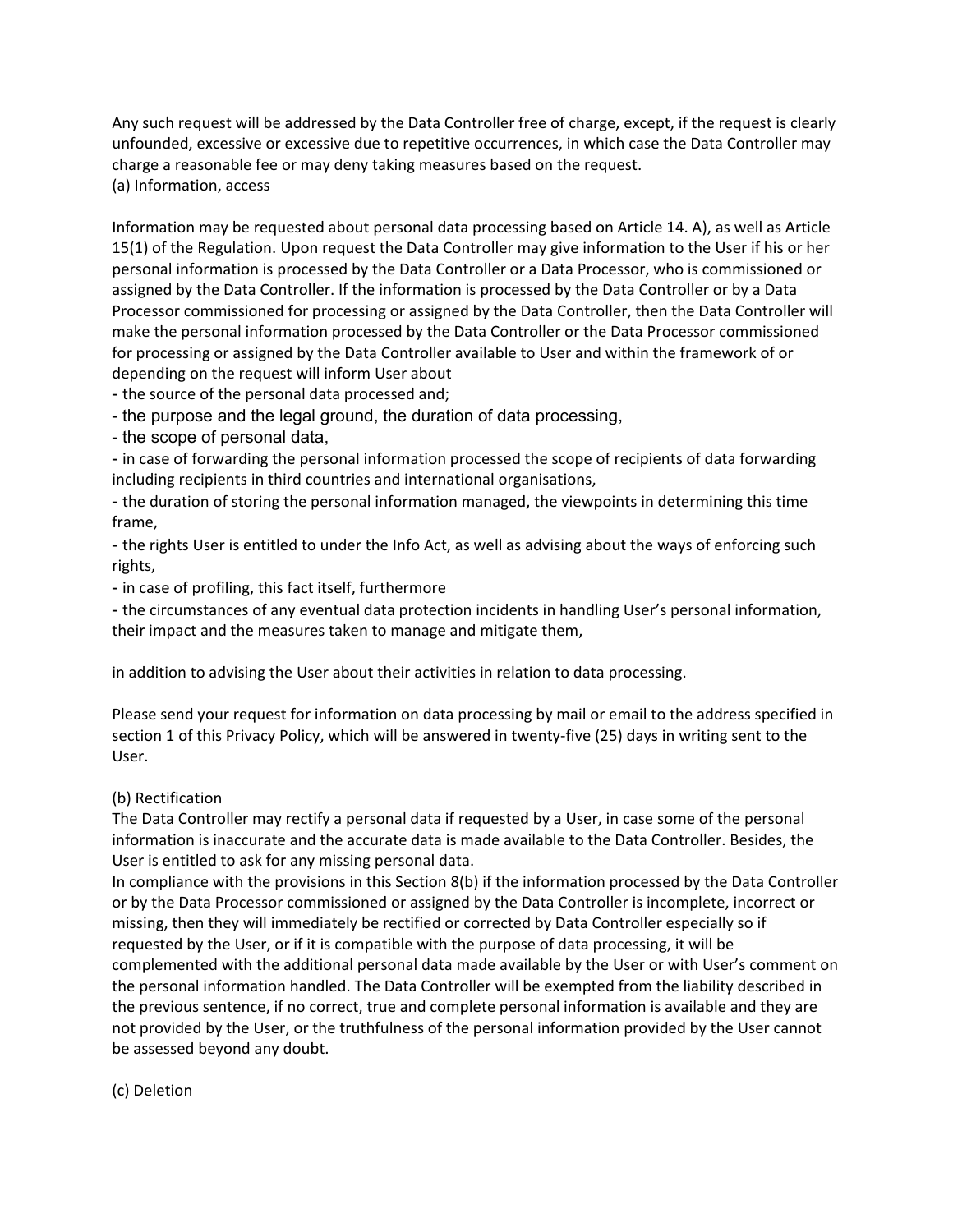The Data Controller shall delete the personal information, if this or the cessation of data processing is requested by a User.

The Data Controller may only refuse a request to erase personal information in the following cases:

a) Additional processing of information is required for the freedom of expression and to exercise the right for information; or

b) additional processing of information is required to comply with the EU or member state rights stipulating the procession of personal information applicable to the Data Controller; or

c) additional processing of information is required to submit, enforce or protect legal rights. The User may request the deletion of any of his or her personal data on the Website by mail or email sent to the postal or email address provided under Section 1 of this Privacy Policy to the Data Controller. Based on User's voluntary decision and request, the Data Controller shall delete the data requested to be deleted within twenty-five (25) days following the receipt of such a deletion request By withdrawing consent to the processing of personal data, as well as by requesting the deletion of data, the User will relinquish the right to participate in the activities related to the registration Deletion is cost-free in all cases.

#### (d) Restriction of data processing

#### The Data Controller will restrict data processing, if

- the User disputes the accuracy, truthfulness or completeness of the personal data processed by the Data Controller or by the Data Processor commissioned or assigned by the Data Controller, and the accuracy, truthfulness and completeness of the personal data processed cannot be established beyond any doubt, or

- as a result of unlawful data processing the information should be deleted due to the unlawfulness of data processing, but based on the written statement by the User or based on the information available for the Data Processor there are grounds to believe that deleting the information would harm legitimate user interests, for the duration of legitimate interests giving grounds for not deleting data or - due to unlawful data processing the information should be deleted, but for examinations or procedures carried out by the Data Controller or by or with the participation of other bodies with public service mission set forth in regulations - thus especially in criminal proceedings - the information should be retained as evidence until closing such examination or procedure.

Personal data restricted in this fashion will be handled by the Data Controller only until the time the purpose of data handling that excluded the deletion of the personal data continues to exist. Restricted personal information, except for storage, may only be processed for enforcing legitimate User interests, or with User's consent, or for litigation, enforcement of to defend legal claims, or in the defence of other natural or legal entity or on the grounds of an important public interest of the European Union or a member state. The Data Controller will notify the User if restriction is imposed. The Data Controller will give advance notice to User on the withdrawal of restriction, in the case restriction was necessary for verifying data accuracy, truthfulness or completeness.

#### (e) Objection

The User may at any time object to processing his or her personal information. In the event the User objects to data processing, then his or her personal data should not be further processed, unless the Data Controller proves that there is a compelling justification for data processing which outweigh User interests, rights and freedoms, or which are linked to litigation, enforcement of defence of legal claims.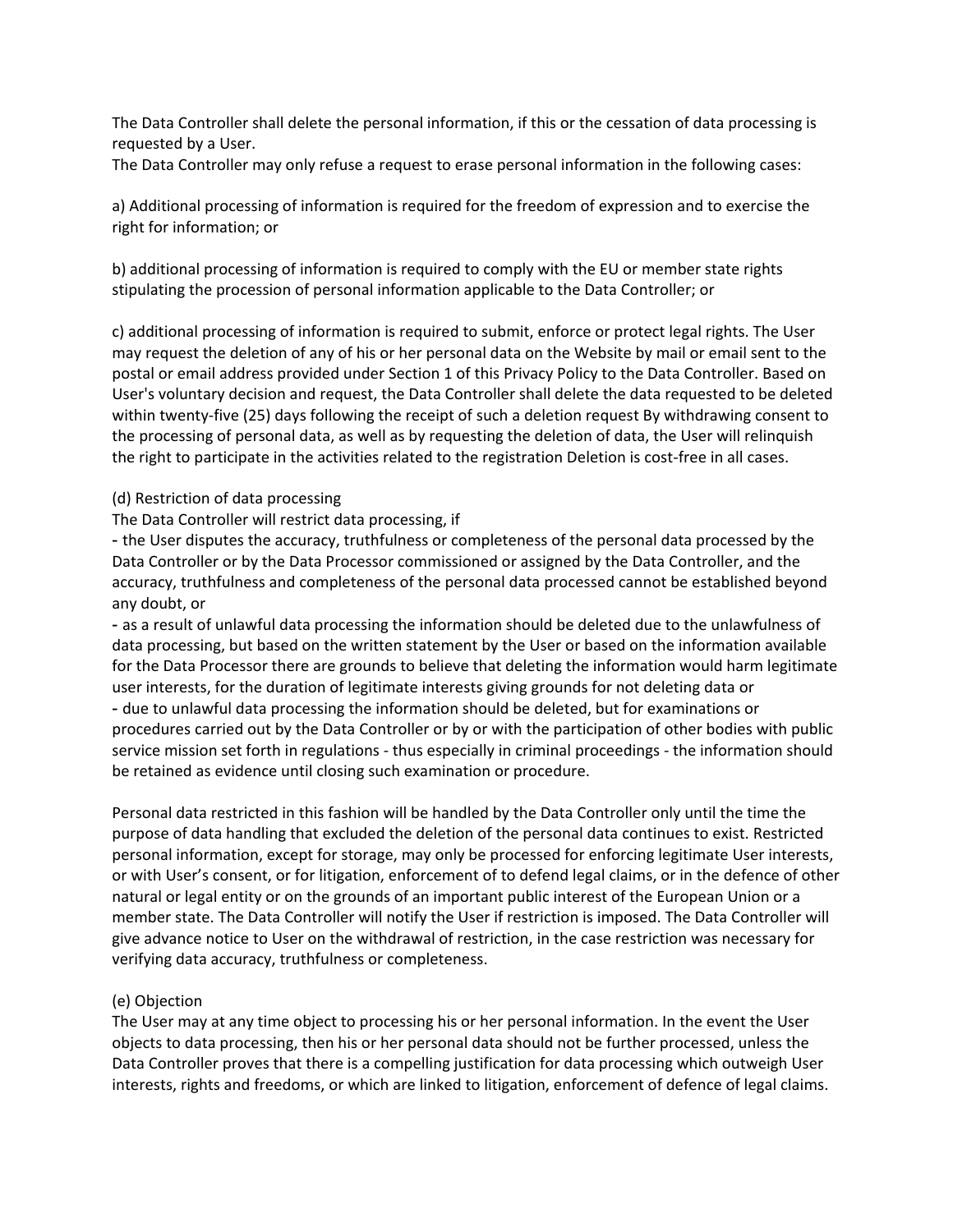In the event the User objects to processing personal information for direct marketing efforts, then the personal information may not be further used for such purpose.

To object to data processing for direct marketing, the User has options ranging from other communications to selecting the appropriate checkbox on the website of the Data Controller. (f) Right to Data Portability

Within the scope of right to data portability the User is entitled to ask for a structured, widely used, machine-readable copy of his or her personal information processed by the Data Controller, as well as to ask the Data Controller to directly forward his or her personal information to another data controller.

#### **10. RIGHTS TO LEGAL REDRESS**

## (a) Judicial Enforcement

The User may turn to court in relation to the Data Controller or – to the data processing operations falling within the Data Controller's activities – against the Data Controller, if in his or her view the Data Controller or the Data Processor commissioned or assigned by the Data Controller handles his or her personal information contravening the provisions outlined in the regulations on personal data processing or in any mandatory EU legislative act.

Demonstrating compliance with the requirements outlined in regulations or in the mandatory EU legislative acts on processing personal information is the responsibility of Data Controller or Data Processor commissioned by the Data Controller.

The case may be brought before the court competent according to his or her residence or place of stay at his or her discretion. Persons with no legal capacity may also be party to the case.

If the Data Controller or the Data Processor commissioned or assigned by the Data Controller breaches the provisions set forth in the regulations or mandatory EU legislative acts on processing personal information, thus causing damage to others is liable to compensate for.

If the Data Controller or the Data Processor commissioned or assigned by the Data Controller breaches the provisions set forth in the regulations or mandatory EU legislative acts on processing personal information, infringing personality rights of somebody else, the person whose personality rights suffered harm by the Data Controller or the Data Processor commissioned or assigned by the Data Controller may claim compensation in tort.

The detailed means of enforcement, as well as the detailed legal provisions on the responsibilities of the Data Controller are set out in the Info Act.

The rights of incapacitated Users, or Users with limited legal capacity regarding data processing including giving consent to personal data processing - will be exercised by their legal representative, or guardian and the User's responsibilities will be fulfilled by such representative or guardian. No consent or post factum approval by the legal representative or guardian is required for the validity of a consent provided by a minor under the age of 16.

#### (b) Public Enforcement

The User

- may initiate an investigation by the National Agency for Privacy Protection to examine the legality of measures by the Data Controller, if before starting data processing the Data Controller failed to inform the User or failed to inform in accordance with the provisions of the Info Act, or hindered the User in